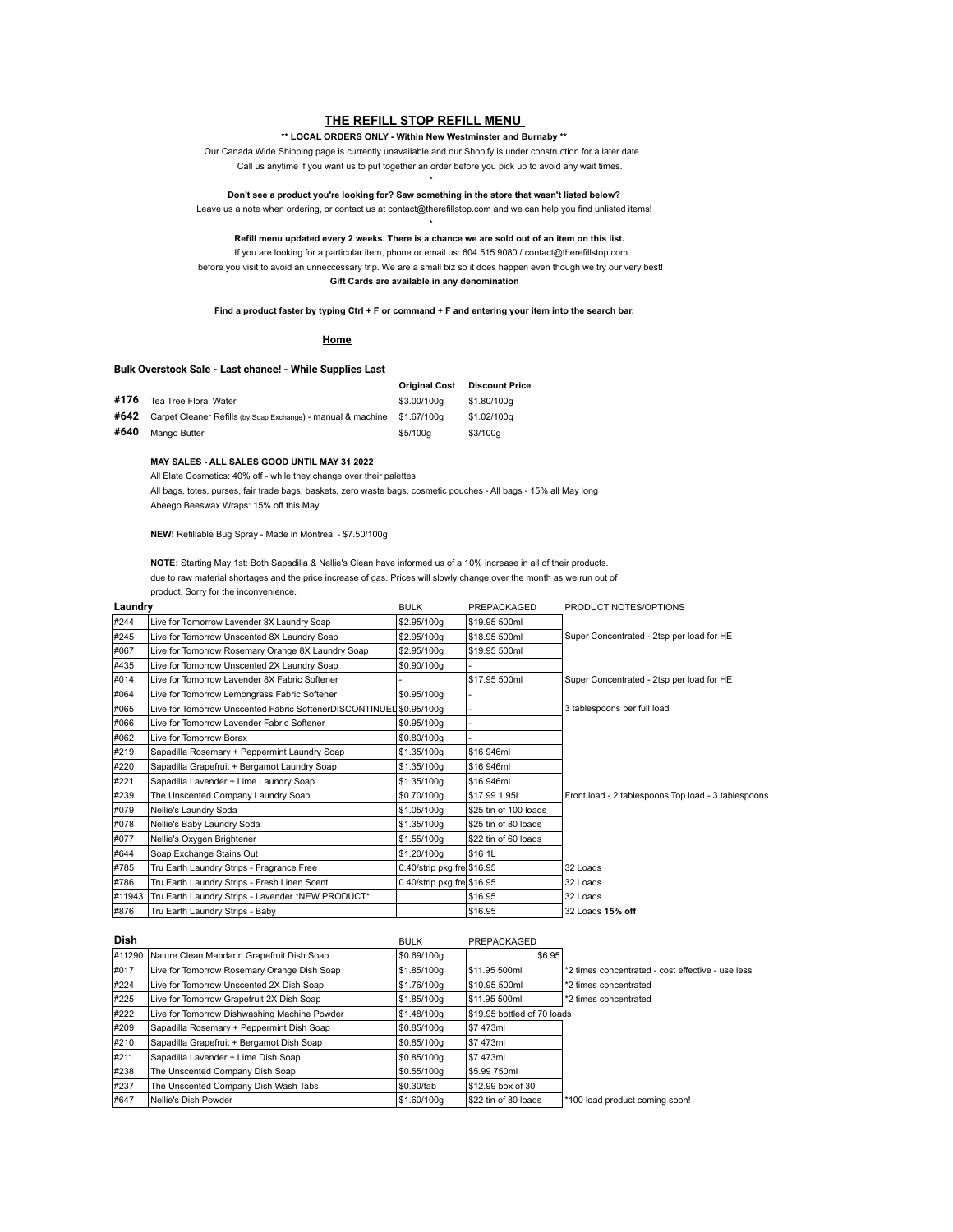| #959  | l Rinse Aid                                                   | S1.80/100g | \$22 for 1L bottled product |               |
|-------|---------------------------------------------------------------|------------|-----------------------------|---------------|
| #840  | Make Nice Small Charcoal Dish Block                           |            | \$15                        |               |
| #839  | Make Nice Small Unscented Dish Block                          |            |                             | \$15 SOLD OUT |
| #841  | Make Nice Dish Set - 1 Unsc. Block, 1 Dish Brush, 1 Soap sack |            |                             | \$25 SOLD OUT |
| #1866 | Make Nice Big Unsceted Dish Block                             |            | \$36                        |               |

| <b>Cleaners</b> |                                                     | <b>BULK</b> | PREPACKAGED  |                                                                                                  |
|-----------------|-----------------------------------------------------|-------------|--------------|--------------------------------------------------------------------------------------------------|
| #212            | Sapadilla Rosemary + Peppermint Counter Cleanser    | \$1.20/100g | \$8473ml     |                                                                                                  |
| #213            | Sapadilla Grapefruit + Bergamot Counter Cleanser    | \$1.20/100g | \$8473ml     |                                                                                                  |
| #214            | Sapadilla Lavender + Lime Counter Cleanser          | \$1.20/100g | \$8473ml     |                                                                                                  |
| #215            | Sapadilla Rosemary + Peppermint All Purpose Cleaner | \$1.40/100g | \$12739ml    |                                                                                                  |
| #217            | Sapadilla Grapefruit + Bergamot All Purpose Cleaner | \$1.40/100g | \$12739ml    | Light cleaning: 1-2 tablespoons per gallon H2O<br>Heavy cleaning: 2-4 tablespoons per gallon H2O |
| #218            | Sapadilla Lavender + Lime All Purpose Cleaner       | \$1.40/100g | \$12739ml    |                                                                                                  |
| #208            | Attitude Citrus Zest Bathroom Cleaner               | \$0.76/100g | -\$7 800ml   |                                                                                                  |
| #296            | Attitude Thyme + Citrus 99.9% Disinfectant          | \$0.65/100g | \$7 800ml    |                                                                                                  |
| #642            | Soap Exchange Carpet Cleaner                        | \$1.85/100g |              |                                                                                                  |
| #641            | Soap Exchange Enzymes                               | \$1,80/100a |              |                                                                                                  |
| #643            | Soap Exchange Ship Shape Pumice Cleaner             | \$2.00/100g |              |                                                                                                  |
| #645            | Red Marvel Bathroom Cleaner                         | \$1.80/100g |              |                                                                                                  |
| #063            | Live for Tomorrow Glass Cleaner                     | \$1.55/100g |              |                                                                                                  |
| #068            | Live for Tomorrow Enviro Bleach                     | \$1.30/100g |              |                                                                                                  |
| #382            | Live for Tomorrow Lemongrass All Purpose Cleaner    | \$1.20/100g | \$9.95 500ml |                                                                                                  |
| #240            | The Unscented Company 2X Cleaning Vinegar (12%)     | \$0.40/100g |              |                                                                                                  |
| #593            | The Unscented Company All Purpose Cleaner           | \$0.60/100g | \$7 800ml    |                                                                                                  |
| #740            | Dr. Bronner Sal Suds Biodegradable Cleaner          | \$2.00/100g |              |                                                                                                  |
| #642            | Carpet Cleaner by Soap Exchange                     | \$1.85/100g | \$18 1L      |                                                                                                  |

**Hair + Body**

|      | <b>Hand Soap</b>                            | <b>BULK</b> | PREPACKAGED   |
|------|---------------------------------------------|-------------|---------------|
| #061 | Live for Tomorrow Rosemary Orange Hand Soap | \$1.86/100g | \$12.95 500ml |
| #226 | Live for Tomorrow Lavender Hand Soap        | \$1.86/100g | \$12.95 500ml |
| #227 | Live for Tomorrow Unscented Hand Soap       | \$1.76/100g | \$11.95 500ml |
| #431 | Sapadilla Lavender + Lime Hand Soap         | \$1.76/100a | S9 354ml      |
| #432 | Sapadilla Grapefruit + Bergamot Hand Soap   | \$1,76/100g | S9 354ml      |
| #433 | Sapadilla Rosemary + Peppermint Hand Soap   | \$1.76/100g | \$9 354ml     |
| #749 | The Unscented Company Unscented Hand Soap   | \$1.00/100a | \$8.50 500ml  |

|       | <b>Body Care</b>                                        |             | PREPACKAGED       |
|-------|---------------------------------------------------------|-------------|-------------------|
| #253  | Carina Organics Sweet Pea Body Wash                     | \$2.50/100g | \$15 360ml        |
| #272  | Carina Organics Unscented Body Wash                     | \$2.50/100g |                   |
| #279  | Carina Organics Citrus Body Wash                        | \$2.50/100a | \$15 360ml        |
| #246  | Nine-to-Five Face and Body Oil                          | \$24/30a    | \$26.99 30ml      |
| #140  | Les produits de Maya Regular (Olive Oil) Cleansing Milk | 3.95/100a   | \$18/240ml        |
| #141  | Les produits de Maya Shea Butter Cleansing Milk         | 3.95/100a   | \$18/240ml        |
| #142  | Les produits de Maya Coconut Oil Cleansing Milk 10% off | 3.95/100a   | \$18/240ml        |
| #252  | Carina Organics Sweet Pea Hydrating Skin Cream          | \$3.60/100g | \$15 250ml        |
| #271  | Carina Organics Unscented Hydrating Skin Cream          | \$3.60/100g | \$15 250ml        |
| #417  | Carina Organics Citrus Hydrating Skin Cream             | \$3.60/100g | \$15 250ml        |
| #1917 | Bug Spray - Let Produits de Maya                        | \$7.50/100g | \$16/120ml bottle |

| <b>Hair Care</b> |                                                      | <b>BULK</b> | PREPACKAGED |          |
|------------------|------------------------------------------------------|-------------|-------------|----------|
| #254             | Carina Organics Sweet Pea Daily Moisturizing Shampoo | \$2.50/100g | \$15 360ml  |          |
| #269             | Carina Organics Unscented Daily Moisturizing Shampoo | \$2.50/100g | \$15 360ml  |          |
| #255             | Carina Organics Sweet Pea Dandruff Shampoo           | \$2,50/100g | \$15 360ml  |          |
| #257             | Carina Organice Sweet Pea Extra Gentle Shampoo       | \$2.50/100g | \$15 360ml  | Sold out |
| #266             | Carina Organics Lavender Shampoo + Body Wash         | \$2.50/100g | \$15 360ml  |          |
| #268             | Carina Organics Peppermint Shampoo + Body Wash       | \$2.50/100g | \$15 360ml  |          |
| #251             | Carina Organics Sweet Pea Daily Light Conditioner    | \$2.50/100g | \$15 360ml  |          |
| #265             | Carina Organics Lavender Daily Light Conditioner     | \$2.50/100g | \$15 360ml  |          |
| #267             | Carina Organics Peppermint Daily Light Conditioner   | \$2.50/100g | \$15 360ml  |          |
| #270             | Carina Organics Unscented Daily Light Conditioner    | \$2.50/100g | \$15 360ml  |          |
| #256             | Carina Organics Sweet Pea Deep Treatment Conditioner | \$3.60/100g | \$15 250ml  |          |
| #274             | Carina Organics Unscented Deep Treatment Conditioner | \$3.60/100g | \$15 250ml  |          |
| #259             | Carina Organics Sweet Pea Leave in Conditioner       | \$3.60/100g | \$15 250ml  |          |
| #258             | Carina Organics Sweet Pea Fast Dry Hairspray         | \$3.60/100g | \$15 250ml  | SOLD OUT |
| #250             | Carina Organics Sweet Pea Styling Gel (alcohol free) | \$3.60/100g | \$15 250ml  | SOLD OUT |
| #143             | Les produits de Maya Dry Shampoo (light hair)        | \$9.20/100g |             |          |
| #144             | Les produits de Maya Dry Shampoo (dark hair)         | \$9.20/100g |             |          |
| #367             | Carina Organics Unscented Facial Toner               |             | \$20 360ml  |          |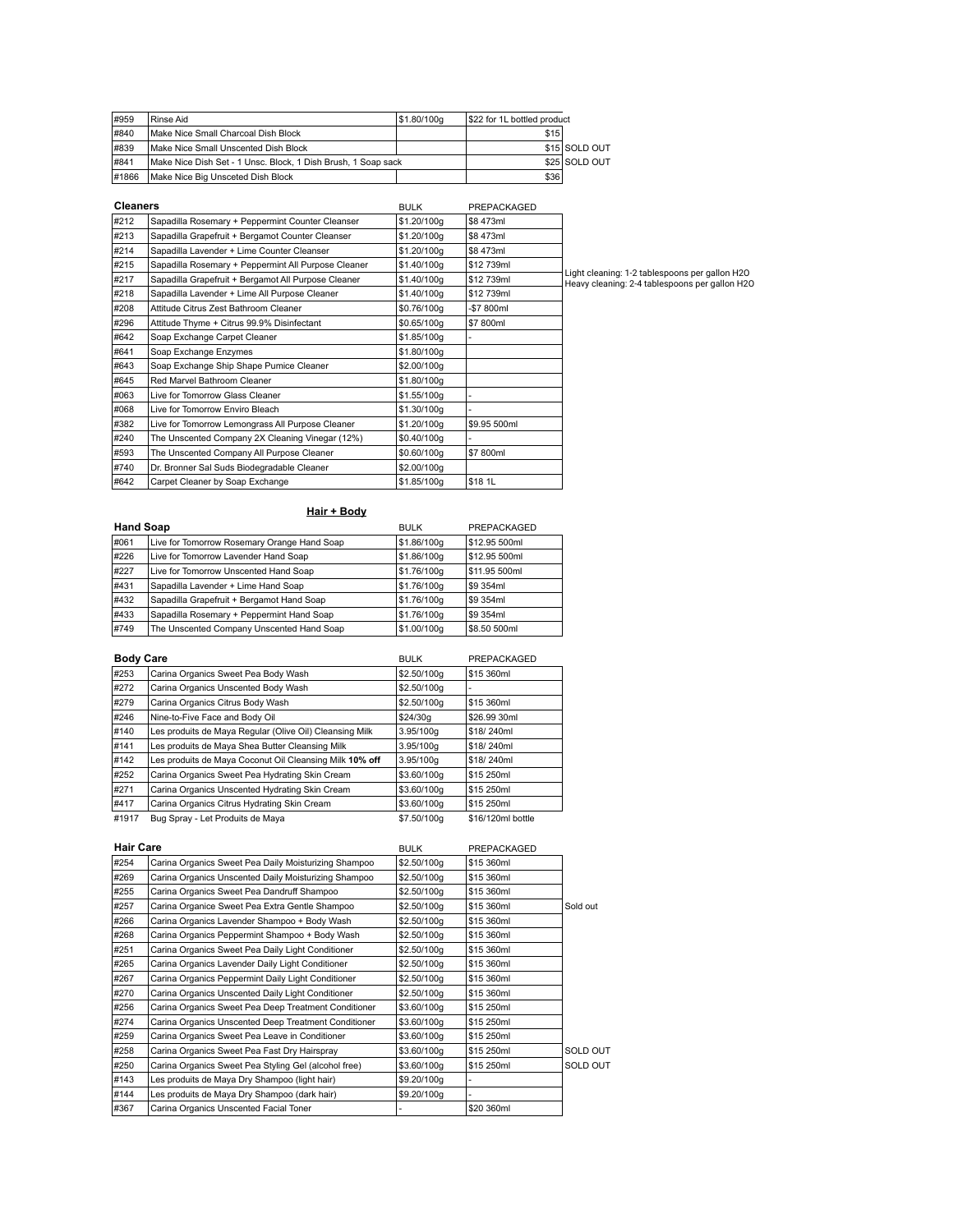|      | The Unscented Company Shampoo OR Conditioner Bars |            | I\$16.95 ea          |                                             |
|------|---------------------------------------------------|------------|----------------------|---------------------------------------------|
|      | Unwrapped Life Shampoo OR Conditioner Bars        |            | I\$17.50 ea          | Navana/Hydrator/Fixer/Detoxifier/Stimulator |
| #938 | The Unscented Company Shampoo                     | S2.00/100a | I\$15 - 500ml bottle |                                             |
| #899 | The Unscented Company Conditioner                 | S2.00/100a | I\$15 - 500ml bottle |                                             |

| Baby |                                              | <b>BULK</b> | PREPACKAGED |
|------|----------------------------------------------|-------------|-------------|
| #263 | Carina Organics Scented Shampoo + Bodywash   | \$3.60/100g | \$14 250ml  |
| #264 | Carina Organics Unscented Shampoo + Bodywash | S3.60/100a  | \$14 250ml  |
| #260 | Carina Organics Scented Bubble Bath          | S3.60/100a  | \$14 250ml  |
| #261 | Carina Organics Unscented Bubble Bath        | S3.60/100a  | \$14 250ml  |
| #262 | Carina Organics Unscented Lotion             | \$3.60/100g | \$14 250ml  |

| <b>Oral Care</b> |                                                         | <b>BULK</b> | PREPACKAGED |          |
|------------------|---------------------------------------------------------|-------------|-------------|----------|
| #107             | Nelson Naturals Citrus Spice                            | \$9/60q     | \$11 60ml   |          |
| #108             | Nelson Naturals Spearmint                               | \$9/60q     | \$11 60ml   |          |
| #109             | Nelson Naturals Fennel                                  | \$9/60q     | \$11 60ml   |          |
| #106             | Nelson Naturals Activated Charcoal + Peppermint         | \$12.50/60g | \$15 60ml   |          |
| #110             | Nelson Naturals Moringa Forest Fresh (baking soda free) | \$12.50/60g | \$15 60ml   |          |
| #115             | Nelson Naturals Mint Crush + Brush Tabs                 | \$12.50/60g | \$15 60ml   | sold out |
| #116             | Nelson Naturals Charcoal Mint Crush + Brush Tabs        | \$12,50/60a | \$15 60ml   |          |

| <b>Deodorant</b> |                                                      | <b>BULK</b> | PREPACKAGED    |                                  |
|------------------|------------------------------------------------------|-------------|----------------|----------------------------------|
| #132             | Routine Cat Lady (vegan)                             | \$21.50/58g | \$28 58g       |                                  |
| #133             | Routine Sexy Sadie (baking soda free)                | \$21.50/58g | \$28 58g       |                                  |
| #134             | Routine Like a Boss                                  | \$21.50/58g | \$28 58g       |                                  |
| #135             | Routine Super Star (activated charcoal + prebiotics) | \$21.50/58g | \$30 58g       |                                  |
| #562             | Lucy in the Sky                                      | \$21.50/58g | \$28 58g       |                                  |
| #563             | The Curator (baking soda free)                       | \$21.50/58g | \$28 58g       |                                  |
| #595             | Carina Organics Unscented Deodorant Spray            | \$3.60/100g | S14 250ml      |                                  |
|                  | Mulberry Skincare underarm deodorant                 |             | \$18.5 for 70a | Unscented, Clary Sage, Tea Tree, |

# **DIY Supplies - Not for Consumption**

| <u>Pri Supplies - Not for Consumption</u>                |             |         |  |
|----------------------------------------------------------|-------------|---------|--|
| Butters + Waxes - External use only, not for consumption | <b>BULK</b> |         |  |
| Beeswax (white pastilles)                                | \$4.75/100g |         |  |
| Beeswax (yellow pastilles, natural)                      | \$4.75/100g |         |  |
| Cocoa Butter (organic, unrefined)                        | \$6.50/100g |         |  |
| Shea Butter (organic, unrefined)                         | \$4/100g    |         |  |
| Mango Butter                                             | \$5/100g    | 40% off |  |
|                                                          |             |         |  |

| <b>Castile Soap</b> |                                                | <b>BULK</b> |          |          |
|---------------------|------------------------------------------------|-------------|----------|----------|
| #1078               | Mountain Sky Eucalyptus Mint                   | \$2/100g    |          |          |
| #1077               | Mountain Sky Lavender Heaven                   | \$2/100g    |          | sold out |
| #403                | Mountain Sky Unscented Castile Soap - BC Made! | \$2/100g    | sold out |          |
| #1079               | <b>IMountain Sky Citrus Bliss</b>              | \$2/100g    |          |          |
|                     |                                                |             |          |          |

\*Mountain Sky is a BC business!

# **Carrier Oils - External use only, not for consumption BULK**

| #159   | Sweet Almond Oil                         | S2/100a      |          |
|--------|------------------------------------------|--------------|----------|
| #160   | Grapeseed Oil                            | \$2/100g     |          |
| #162   | Jojoba Oil (golden)                      | S10/100a     |          |
| #507   | Coconut Oil (organic, virgin, unrefined) | \$2.50/100g  | sold out |
| #190   | Castor Oil (organic)                     | \$2/100g     |          |
| #639   | Rosehip Oil                              | \$25,50/100a |          |
| #11072 | Neem Oil                                 | S4/100a      |          |
| #787   | Argan Oil                                | \$20,50/100a |          |

| Clavs |                    | <b>BULK</b> |                 |
|-------|--------------------|-------------|-----------------|
| #461  | French Red Clay    | \$5/100g    | <b>SOLD OUT</b> |
| #462  | French Yellow Clay | S6/100a     |                 |
| #463  | Dead Sea Clay      | \$7/100g    |                 |

|  |  | <b>Essential Oils - External use only, not for consumption</b> | <b>BULK</b> |
|--|--|----------------------------------------------------------------|-------------|
|--|--|----------------------------------------------------------------|-------------|

| #472 | Lavender (organic)    | \$46/100g   |
|------|-----------------------|-------------|
| #473 | Eucaplyptus (organic) | \$28/100g   |
| #474 | Grapefruit (pink)     | \$58/100a   |
| #468 | Peppermint (organic)  | \$58/100g   |
| #556 | Rosemary              | S38.50/100a |
| #557 | Bergamot FCF          | \$45/100a   |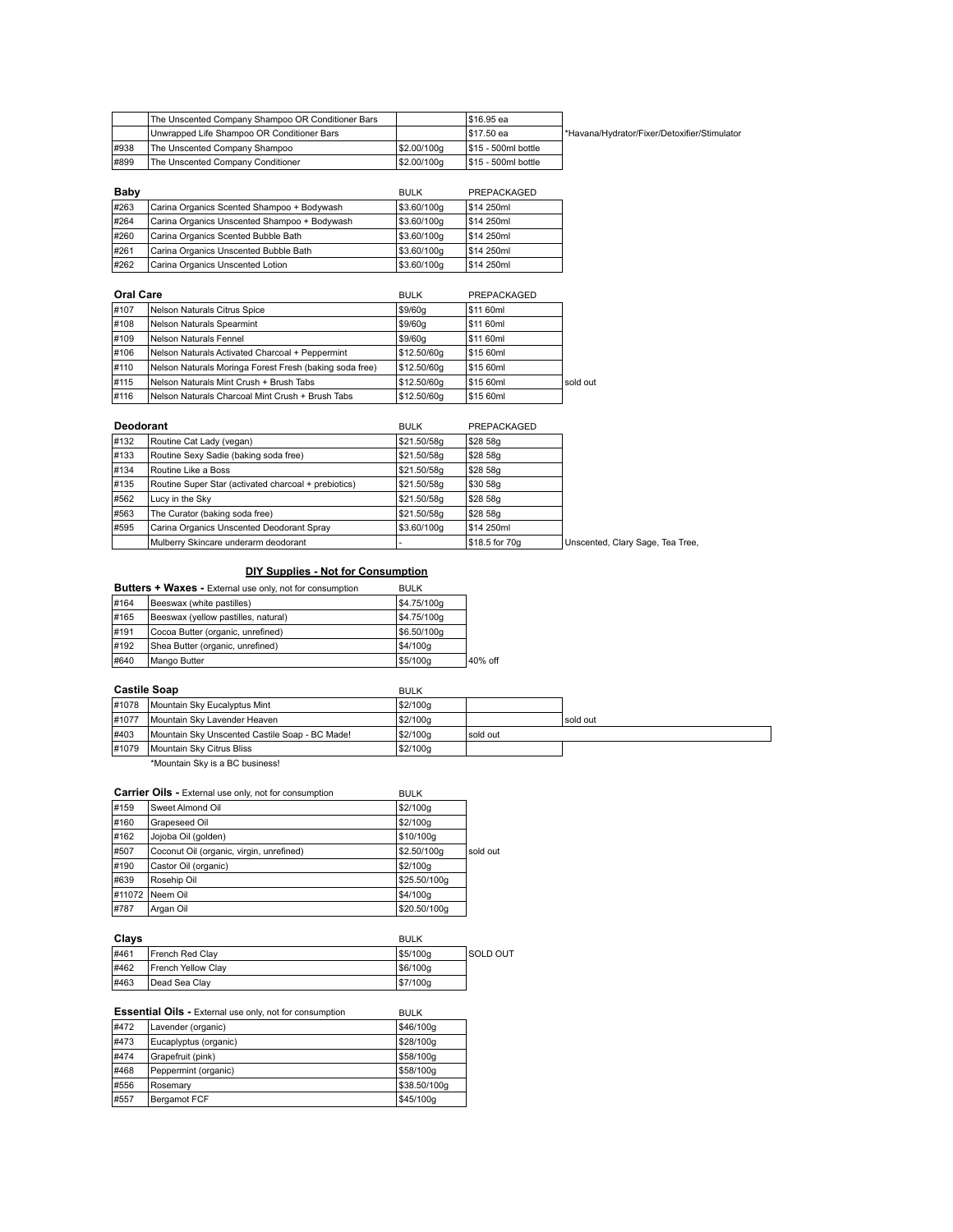| #723  | Tea Tree                       | S28/100a |
|-------|--------------------------------|----------|
| #1073 | Lemon Essential Oil            | S28/100a |
|       | #11362 Cedarwood Essential Oil | S28/100g |

|      | Flowers + Herbs - External use only, not for consumption | <b>BULK</b> |          |
|------|----------------------------------------------------------|-------------|----------|
| #183 | <b>Elder Flower</b>                                      | \$7/50g     |          |
| #184 | <b>Hibiscus Flower</b>                                   | \$7/50g     | SOLD OUT |
| #185 | Jasmine Flower                                           | \$8/50a     |          |
| #186 | Calendula Flower                                         | \$10/50a    | SOLD OUT |
| #187 | Rose Petals + Buds (pink)                                | \$8/50a     |          |
| #464 | <b>Lavender Flower</b>                                   | \$8,50/50a  |          |

|      | <b>Floral Waters - External use only, not for consumption</b> | <b>BULK</b> |         |
|------|---------------------------------------------------------------|-------------|---------|
| #174 | Lavender Floral Water                                         | \$3/100q    |         |
| #175 | Rose Floral Water                                             | S5/100g     |         |
| #176 | Tea Tree Floral Water                                         | S3/100g     | 40% OFF |
| #177 | Jasmine Floral Water                                          | \$5.00/100g |         |

| Salts | External use only, not for consumption | <b>BULK</b> |
|-------|----------------------------------------|-------------|
| #169  | Dead Sea Salt (fine)                   | S1.25/100g  |
| #199  | Himalayan Pink Salt                    | \$2.00/100g |
| #202  | Epsom Salt                             | \$0.65/100q |

| <b>Candle Making</b> |                            | <b>BULK</b>    |
|----------------------|----------------------------|----------------|
| #372                 | Melt + Tart Soy Candle Wax | \$1.50/100g    |
| #374                 | Cedar Wooden Wick          | <b>S1.75EA</b> |
| #312                 | 13" Candle Wick            | \$0.25EA       |
| #313                 | 6" Candle Wick             | \$0.35EA       |

|      | Other DIY - External use only, not for consumption | <b>BULK</b> |         |
|------|----------------------------------------------------|-------------|---------|
| #120 | Washing Soda (soda ash)                            | \$0.55/100g |         |
| #166 | Citric Acid                                        | \$1,25/100g |         |
| #167 | Whole Milk Powder - Not for consumption            | \$4/100g    |         |
| #168 | Whole Goat's Milk Powder - Not for consumption     | \$6.50/100g |         |
| #178 | Aloe Vera Extract                                  | \$3.50/100g |         |
| #179 | Aloe Vera Gel                                      | \$4/100a    |         |
| #180 | Glycerin (USP) Vegan                               | \$3.00/100g |         |
| #506 | Witch Hazel Distillate (alochol free)              | \$3.80/100g |         |
| #370 | Baking Soda - Aluminum Free                        | \$0.30/100g |         |
| #467 | 2" Metal Bath Bomb Mold                            | \$13EA      | 40% OFF |
| #508 | Colloidal OatmealDISCONTINUED                      |             |         |
| #724 | Vitamin E - MT50                                   | \$16/100g   |         |

| <b>Containers</b> |                                                     | <b>EACH</b> |                 |
|-------------------|-----------------------------------------------------|-------------|-----------------|
| #11287            | 15ml Amber Glass Dropper                            | \$3.00      |                 |
| #11158            | 100ml Amber Glass Bottle w/mister                   | \$4.50      |                 |
| #11051            | 10ml Amber Glass Bottle w/ Dropper                  | \$2.00      |                 |
| #713              | 177ml/6oz Aluminum Pump Bottle                      |             | \$3.50 SOLD OUT |
| #11159            | 10oz Frosted Glass Bottle w/ Mister                 | \$3.50      |                 |
| #11157            | 10oz Green Glass Jars                               |             | \$3.00 Sold out |
| #732              | 118mL/4oz Blue Glass Bottle with Pump               | \$4.50      |                 |
| #11074            | 5ml Blue Glass Rollerball                           |             | \$2.25 Sold out |
| #10977            | 2ml Amber Glass Rollerball                          | \$1.50      |                 |
| #241              | 16oz Amber Boston Round with Trigger Spray (white)  | \$5.50      |                 |
| #306              | 500ml Clear Glass Bottle with Trigger Spray (white) | \$5.50      |                 |
| #206              | 16oz Amber Boston Round w/ Pump (white)             | \$5.50      |                 |
| #308              | 500ml Clear Glass Bottle w/ Pump (white)            | \$5.50      |                 |
| #10243            | 32ml/32oz Boston Round Glass Bottle w/ Black Cap    |             | \$6,00 Sold Out |

**Regular Stocked Items for Sale EACH** 

| Bathtub Brush w/ Extension                 | \$22    |                      |
|--------------------------------------------|---------|----------------------|
| I Bruia Wooden Mop                         | \$60    |                      |
| Ulat Wool Dryer Ball Set of 3 (Tri-colour) |         | \$30,00 LOCALLY MADE |
| Nellies Flyer Balls                        | \$32.00 |                      |

## **KITCHEN**

| Dish Brush - REDECKER |  |
|-----------------------|--|
|-----------------------|--|